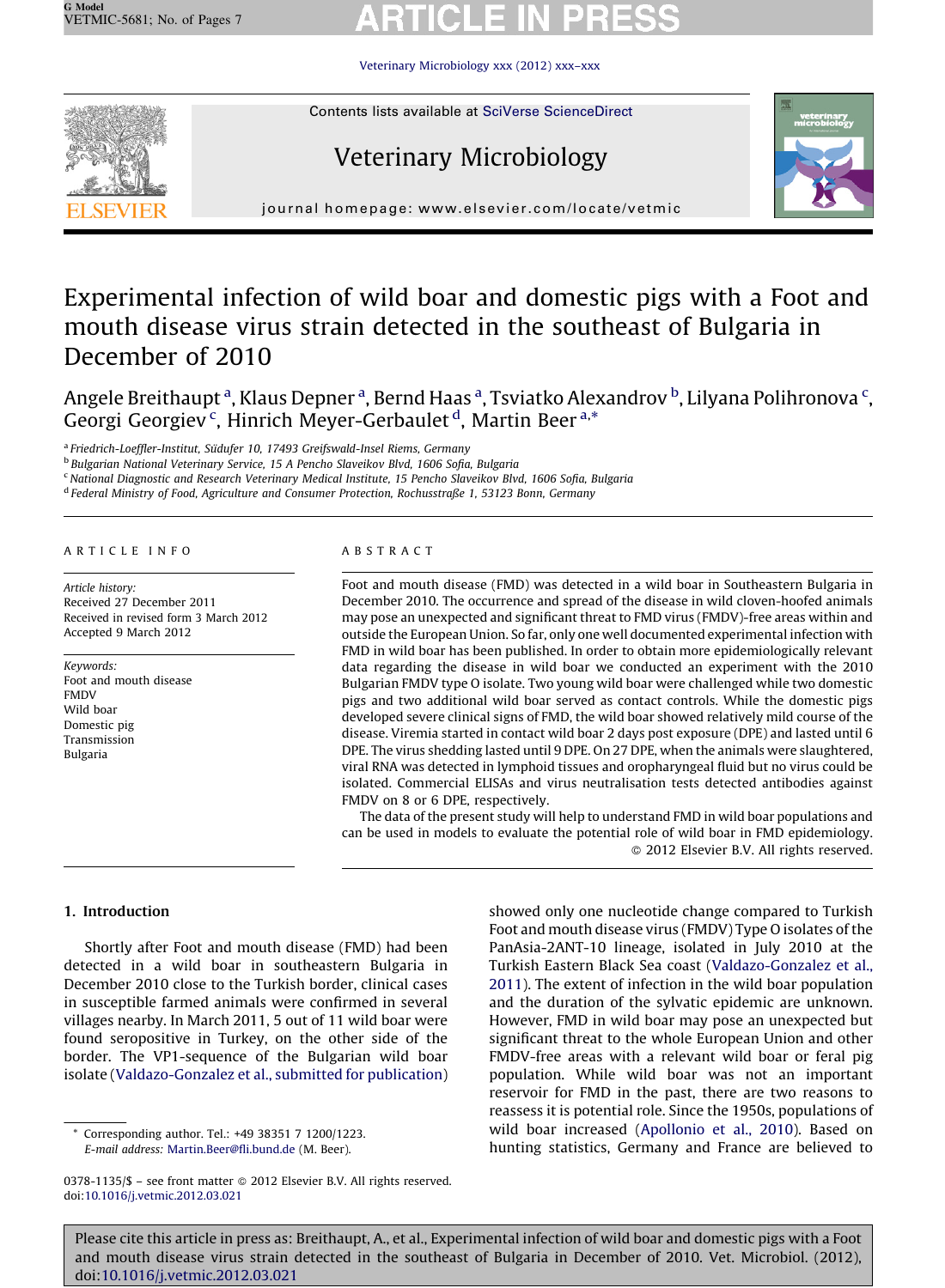2 A. Breithaupt et al. / Veterinary Microbiology xxx (2012) xxx-xxx

have among the highest population densities of wild boar in Europe, followed by Spain, Poland and the Czech Republic (Müller et al., 2011). Furthermore, as viruses change constantly and the isolation of FMDV from wild boar in Bulgaria was quite surprising, the new strain may show unexpected properties in this species. In contrast to previous assumptions, FMD in wild boar may pose an unexpected but significant threat to the whole European Union and other FMDV-free areas with a relevant wild boar or feral pig population. An assessment of this threat requires data on susceptibility, incubation period, clinical course, viremia, virus shedding, immune response and potential carrier state of wild boar. Only one well documented FMDV infection experiment in this species has been published ([Mohamed](#page-5-0) et al., 2011) while some other reports do not provide much details ([Ercegovac](#page-5-0) et al., [1968;](#page-5-0) Yadin and Chai, 1994). In order to obtain more data on the recent 2010 Bulgarian FMD isolate in wild boar we therefore conducted an experiment with this FMDV type O isolate.

### 2. Materials and methods

Two 4-month-old captive wild boar (8–15 kg), obtained from a zoological garden, were experimentally inoculated in the bulb of the heel with the virus isolated from a wild boar in Bulgaria (O/BUL/1/2010) and obtained from the Bulgarian National Veterinary Service. The animals received 0.2 ml of the 2nd IBRS-2 (CCL-RIE 103) cell culture passage containing  $10^{6.5}$  tissue culture infectious dose ( $TCID_{50}$ ) of FMDV. One day later, two wild boar of the same age and two domestic pigs (8 weeks old, about 15 kg) were placed into the same stable and were allowed to have free contact with the inoculated wild boar. Body temperatures and clinical signs were recorded daily during the duration of the experiment (4 weeks). Blood samples were taken on 1–5, 7, 9, 12, 15, 18, 21, and 28 days post infection (DPI), nasal and saliva swabs were taken daily (in 1.5 ml cell culture medium, 1–24 DPI and 28 DPI) for titration, virus isolation and detection of FMDV RNA. At 28 DPI, all animals were euthanized and several tissue and probang (oropharyngeal fluid, OPF) samples were taken for virus isolation and detection of FMDV RNA. Virus titres were assayed in fetal goat tongue cells (CCLV-RIE 127) ([Brehm](#page-5-0) et al., [2009\)](#page-5-0) and titres were calculated by end-point titration according to Spearman–Kaerber method ([Kaer](#page-5-0)ber, 1931; [Spearman,](#page-5-0) 1908). Virus isolation was performed on fetal goat tongue cells for 96 h using  $100 \mu l$  serum or supernatant of swab samples and homogenized tissue samples (pea-sized, homogenized in 1 ml cell culture media). Probang samples were prediluted (1:3) in cell culture media. The viral RNA load was determined by using a FMDV specific real-time reverse transcription PCR [\(Moniwa](#page-5-0) et al., 2007). Antibody detection in serum (0, 5, 7, 9, 12, 15, 18, 21, 28 DPI) was carried out using the PrioCHECK<sup>®</sup> FMDV NS and PrioCHECK<sup>®</sup> FMDV Type O according to the manufacturer's instructions (Prionics). Sera were tested in a virus neutralization test (VNT). The test was performed according to the OIE manual [\(OIE,](#page-5-0) [2004](#page-5-0)). For all VNTs, FMDV O1 Manisa was used for titration on BHK21 cells (CCLV-RIE 164).

The experiment was conducted under biosaftey level 3+ conditions. The animal experiment was reviewed and approved by the responsible state ethics animal welfare committee (trial approval LVL M-V/TSD/ 7221.3-3.2-001/11).

### 3. Results

### 3.1. Clinical signs

First clinical signs were noticed in the domestic contact pigs as early as 2 days post exposure (DPE). Both animals had fever  $(41.2 \degree C)$ , poor appetite and showed limping and swelling of the coronary band. Vesicles appeared on the snout and the digits. On 3 DPE pronounced symptoms were seen with swelling and reddening of the coronary band and numerous ruptured and unruptured vesicles affecting every foot and the snout. The domestic pigs had to be euthanized due to the severe clinical impairment.

In contrast, first symptoms in wild boar were seen on 4 days post infection (DPI) and 4 DPE, respectively. The lesions started with vesicles on the dorsum of the snout [\(Fig.](#page-2-0) 1a) and the interdigital space ([Fig.](#page-2-0) 1b). During the next days several ruptured vesicles in the interdigital space, the coronary band, the digits, the heel, claws and the lips [\(Fig.](#page-2-0) 1c and d) with serofibrinous in-filling were detectable [\(Fig.](#page-2-0) 1e). 28 DPI healing and claw deformation ([Fig.](#page-2-0) 1f) was visible. Food intake and activity were considered almost normal and lameness was not observed. In both contact wild boar, increased body temperature  $(>40.0\degree C)$  was measured between 3 and 5 DPE. The temperature curve is given in detail in [Fig.](#page-3-0) 2a–f.

### 3.2. Detection of viral RNA and virus isolation

The virological results of individual serum and swab samples are shown in [Fig.](#page-3-0) 2a–f. [Table](#page-4-0) 1 shows the results of virus isolation and PCR of tissue samples and OPF.

### 3.2.1. Serum samples

In contact domestic pigs viremia started on 2 DPE and lasted until death (4 DPE). Viral RNA in serum was detected up to 4 DPE. The maximum viral titre in sera of domestic contact pigs was  $10^{5.50}$  TCID<sub>50</sub> per ml (3 DPE).

Viremia was detected in contact wild boar on 2 DPE and lasted until 6 DPE whereas viral RNA in serum was found until 8 DPE. Viral titres up to  $10^{7.0}$  TCID<sub>50</sub> per ml (3 DPE) were verified in serum samples.

In infected wild boar viremia started 1 DPI and lasted until 9 DPI, viral RNA was detected up to 18 DPI. Serum viral titres up to  $10^{7.0}$  TCID<sub>50</sub> per ml (2 DPI) were found.

### 3.2.2. Nasal and saliva swab samples

In general, viral RNA was detectable 1 DPI/DPE until 24 DPI/DPE. During the first week, nasal swabs generally yielded lower viral RNA loads compared to saliva swabs, hence virus isolation was performed on both types of samples, but titration was only done on saliva samples.

In needle infected wild boar, the peak of viral RNA load was found 3 DPI in saliva (ct 19.98) and 4 DPI in nasal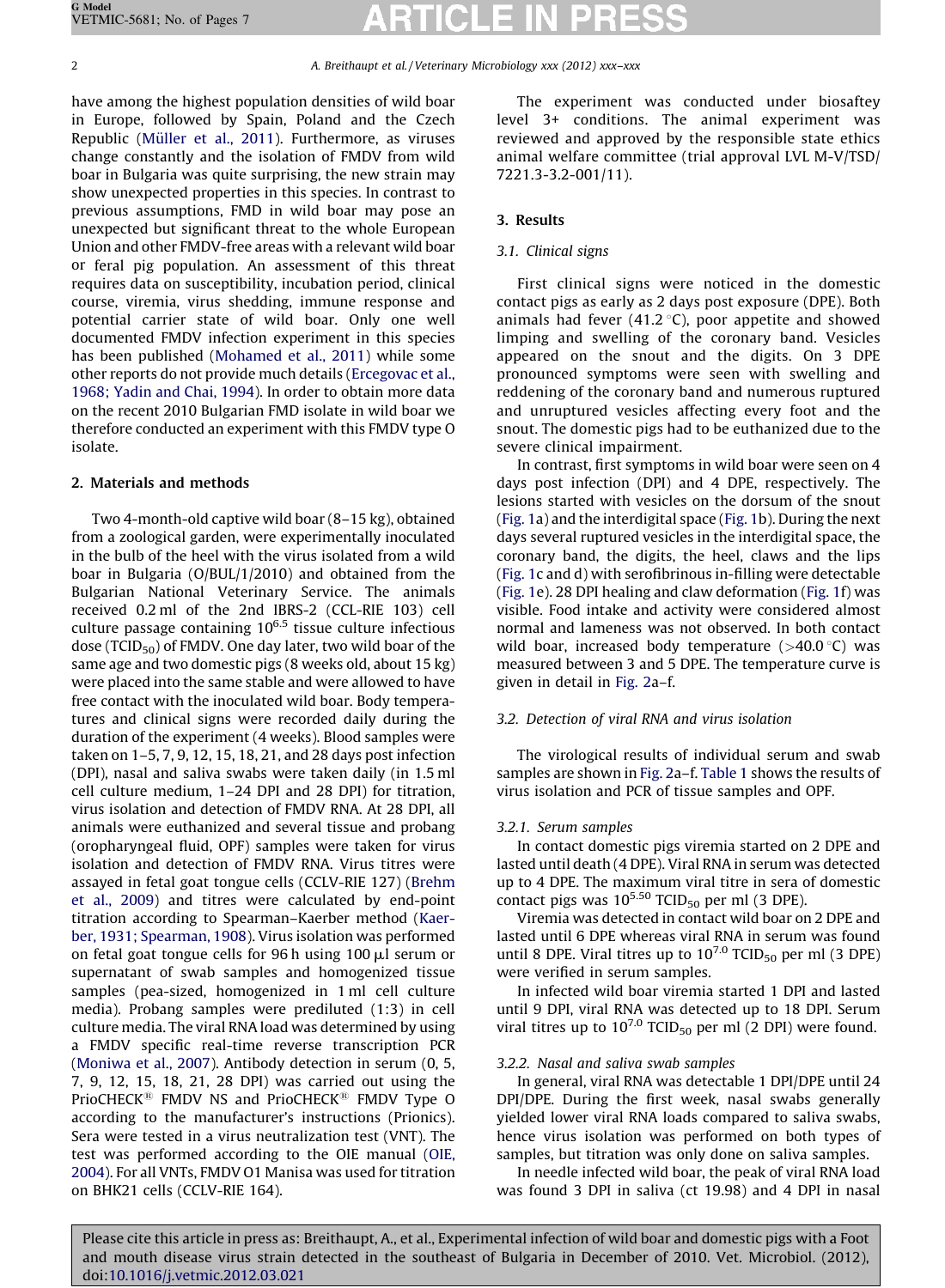<span id="page-2-0"></span> $1a$ 

1b

A. Breithaupt et al. / Veterinary Microbiology xxx (2012) xxx–xxx 3





Fig. 1. (a–e) Lesions after FMDV type O infection of wild boar. Vesicles on the dorsum of the snout (a) and the interdigital space (b), 4 DPI. Ruptured vesicles on the heel 8 DPI (c) and 28 DPI (d). Serofibrinous infilling in the interdigital space, 8 DPI (e). Claw deformation after coronary band lesions, 28 DPI (f).

swabs (ct 26.31). Viral RNA was found intermittently beyond 13 DPI and was detectable until 24 DPI. Infectious virus was isolated until 12 DPI. Virus titres in saliva swabs peaked 3 DPI with 10<sup>5.25</sup> TCID<sub>50</sub> per ml.

The maximum amounts of viral RNA in contact wild boar were detected 3 DPE in saliva (ct 16.27) and nasal swabs (ct 25.35). Detection of viral RNA was intermittent beyond 13 DPE and the last positive sample was found on 23 DPE. Infectious FMDV was detected until 9 DPE. Virus titres in saliva swabs peaked 3 DPE with  $10^{5.75}$ TCID<sub>50</sub> per ml.

In contact domestic pigs the highest amounts of viral RNA were found on 2 DPE in saliva (ct 25.24) and nasal swabs (ct 15.95). Infectious virus and viral RNA were found until euthanasia (4 DPE) with a maximum virus titre on 3 DPE with  $10^{3.25}$  TCID<sub>50</sub> per ml.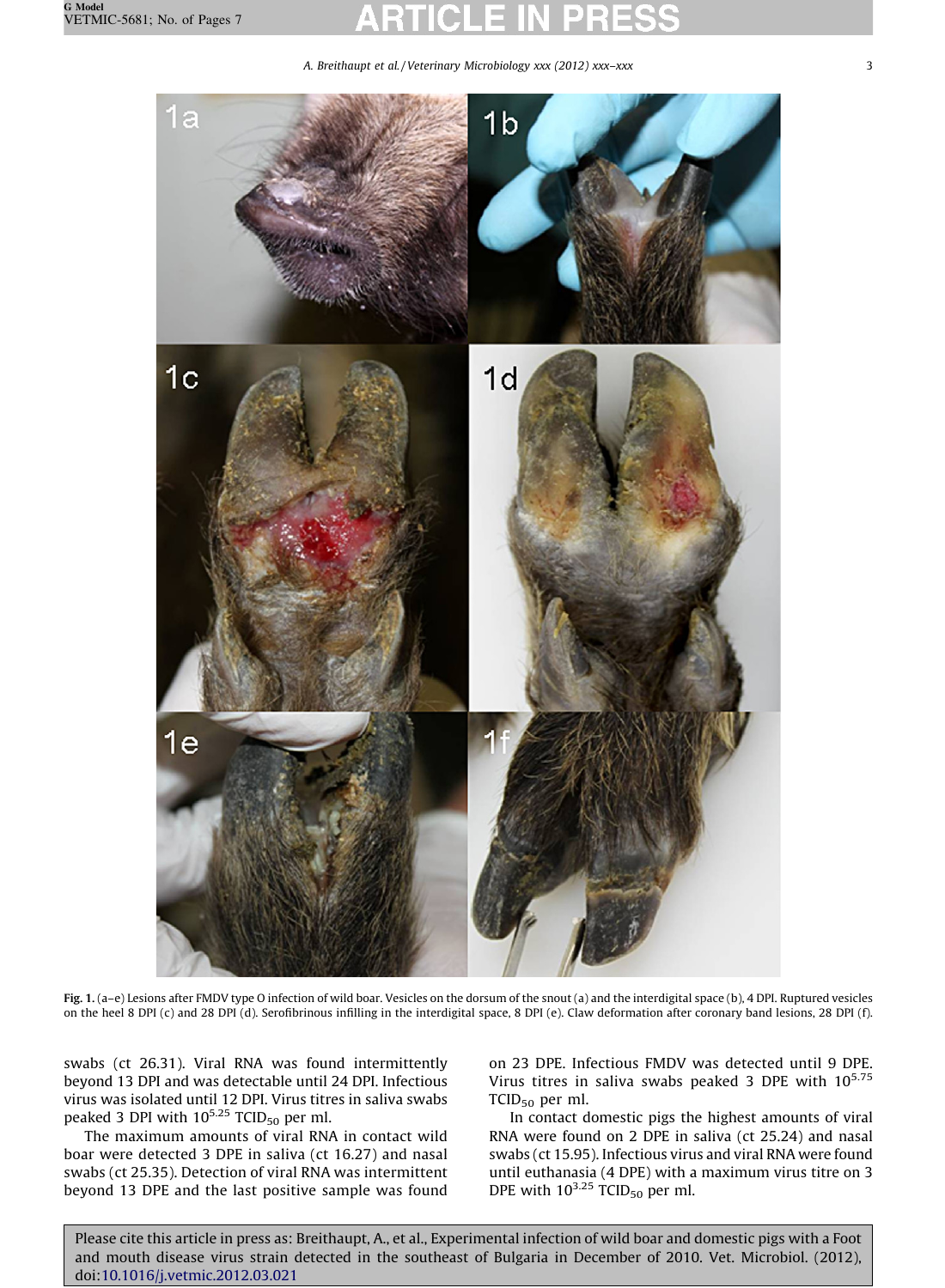<span id="page-3-0"></span>4 A. Breithaupt et al. / Veterinary Microbiology xxx (2012) xxx–xxx



Fig. 2. (a-f) Viral RNA load, virus isolation results and body temperature of FMDV infected and contact wild boar and contact domestic pigs. Virus isolation data of saliva swab (virus excretion) and serum samples (viremia) are shown in yellow and orange reflecting the time period when a cytopathogenic effect was seen. Viral RNA detected in swab samples and serum by rRT-PCR are shown in pink, green, and blue lines (ct values referring to the left axis). The body temperature (black line) is given in °C. The time (x-axis) is given in days, equal to days post infection (DPI). For contact animals DPI-1 is equivalent to days post exposure (DPE).

### 3.2.3. Oropharyngeal fluid (OPF) and tissue samples

On 28 DPI (27 DPE, day of slaughter), viral RNA was detected in affected skin areas (snout, bulb of the heel), the soft palate and lymphoid tissues (tonsil, tracheobronchial and retropharyngeal lymph nodes) and also in oropharyngeal fluid. However, no virus could be isolated from these samples.

### 3.3. Serology

Antibodies could be detected by commercial ELISAs (Priocheck<sup>®</sup> FMDV-NS and Priocheck<sup>®</sup> FMDV Type O) on 7 DPI and 8 DPE, respectively. Neutralizing antibodies were detected by VNT on 5 DPI and 7 DPI in donor wild boar and on 6 DPE and 8 DPE in contact wild boar, respectively [\(Fig.](#page-4-0) 3).

### 4. Discussion and conclusions

The most striking result of the experiment described is the discrepancy in the clinical course of FMD between wild boar and domestic pigs. While the domestic pigs had to be euthanized due to severe clinical FMD, the general condition of wild boar was less affected. Although wild boar displayed severe foot lesions, the animals' mobility did not appear to be impaired. These finding suggest that infected wild boar may survive the disease, stay mobile and excrete FMD virus over a longer period, in our experiment up to 9 days after contact infection.

The incubation periods were 2 days for domestic pigs and 4 days for wild boar.

While also [Mohamed](#page-5-0) et al. (2011) noted that feral swine exhibited a higher tolerance for FMD compared to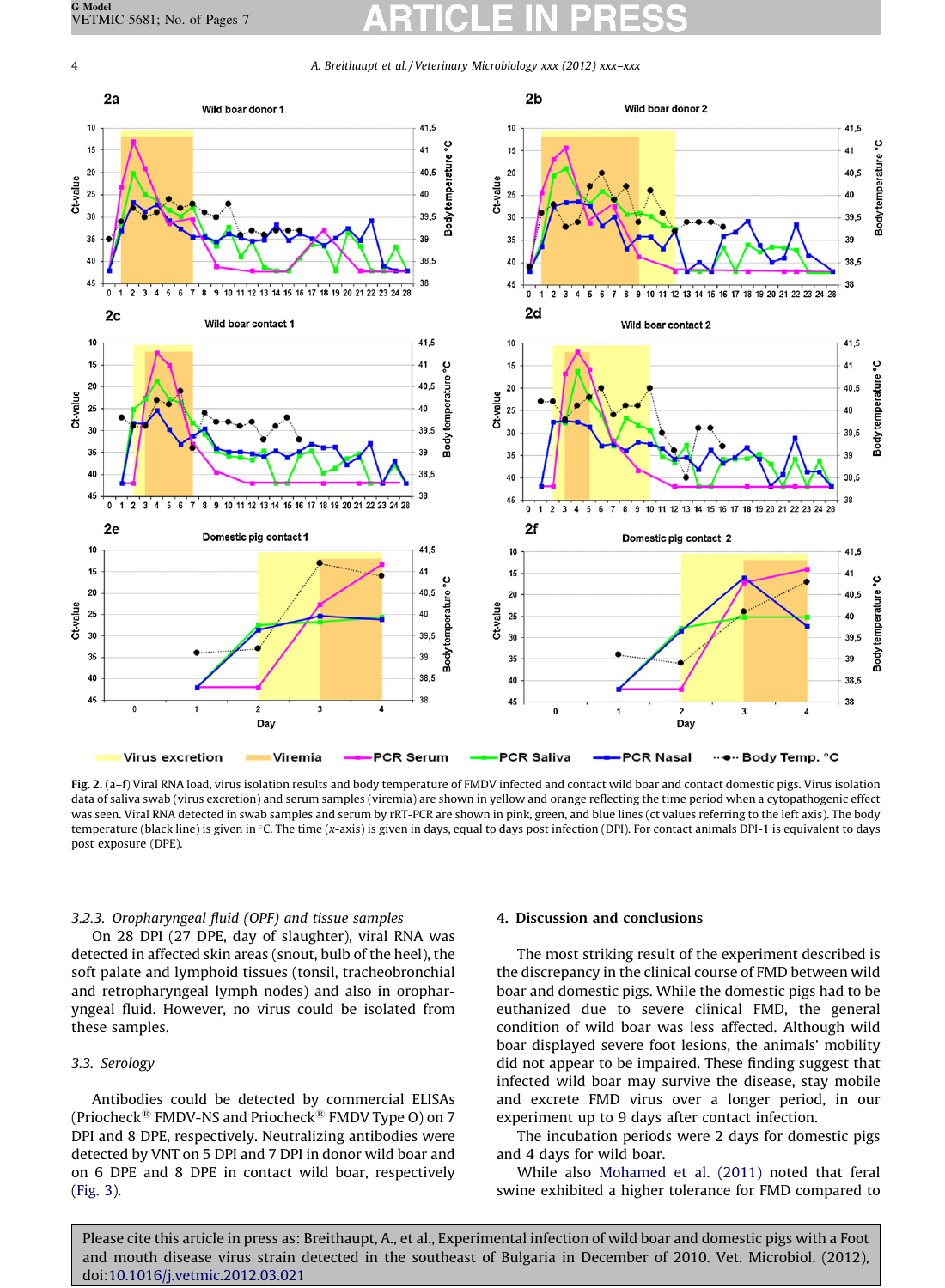### A. Breithaupt et al./Veterinary Microbiology xxx (2012) xxx–xxx 5

<span id="page-4-0"></span>

| rRT-PCR ct value/virus isolation |            |                                                                                                                   |  |  |  |
|----------------------------------|------------|-------------------------------------------------------------------------------------------------------------------|--|--|--|
| WB donor 1 <sup>*</sup>          | WB donor 2 | WB contact 1                                                                                                      |  |  |  |
|                                  |            | Virus isolation and rRT-PCR results of tissue samples and OPF after FMDV infection of wild boar, 28 DPI (27 DPE). |  |  |  |

|                                    | WB donor 1 |                          | WB donor 2 |          | WB contact 1 |                          | WB contact 2 |    |
|------------------------------------|------------|--------------------------|------------|----------|--------------|--------------------------|--------------|----|
|                                    | ct value   | $VI^{\dagger}$           | ct value   | VI       | ct value     | VI                       | ct value     | VI |
| OPF (probang)                      | 32.67      | $\overline{\phantom{0}}$ | 32.75      | $\equiv$ | 32.48        | $\overline{\phantom{0}}$ | 34.63        |    |
| Snout                              | 33.23      | -                        | 33.13      | $-$      | 35.77        | $\overline{\phantom{0}}$ | 36.66        |    |
| Tonsil                             | 31.96      | -                        | 30.86      | $-$      | 30.46        | $\overline{\phantom{m}}$ | 29.80        |    |
| Palate, soft                       | 32.72      | -                        | 34.46      | $-$      | 34.08        | $-$                      | 30.35        |    |
| Retropharyngeal $\ln$ <sup>‡</sup> | 33.83      | -                        | 31.16      | $-$      | 31.18        | $\overline{\phantom{m}}$ | 29.66        |    |
| Tracheobronchial In.               | 36.55      | -                        | 33.39      | $-$      | 33.91        | $\overline{\phantom{0}}$ | 30.47        |    |
| Lung, main lobe                    | No Ct      | -                        | No Ct      | $-$      | 39.22        | $\overline{\phantom{m}}$ | No Ct        |    |
| Nasal mucosa                       | No Ct      | -                        | No Ct      | $-$      | No Ct        | $-$                      | No Ct        |    |
| Skin, bulb of the heel             | 36.81      | -                        | 37.95      | $-$      | 33.17        | $\overline{\phantom{m}}$ | No Ct        |    |
| Musculature                        | No Ct      | -                        | No Ct      | -        | No Ct        | $-$                      | No Ct        |    |

WB: wild boar.

 $\dagger$  VI: no cytopathogenic effect  $(-)$ , cytopathogenic effect  $(+)$ .

 $\frac{1}{2}$  ln.: lymphnode.

domestic pigs, they observed not only transient fever and vesicular lesions but also lameness in feral swine. In their experiment, clinical scores of feral and domestic swine were comparable and in contrast to our study, two contact feral swine had to be euthanized due to severe lameness and inability to stand [\(Mohamed](#page-5-0) et al., 2011). Furthermore, they observed an incubation period in feral swine of only 2 days.

There are several factors that have to be considered when evaluating these discrepancies. Certainly, age and size of the experimental animals can influence the clinical course of disease, in particular when the feet are affected. Also the different viruses (A24 Cruzeiro vs. O Bulgaria 2010) used in the experiments may have had an effect on

the clinical signs. A striking example for the importance of the virus strain was seen in the FMDV type O epizootic in Taiwan 1997 when only pigs but no cattle showed clinical signs [\(Pacheco](#page-5-0) and Mason, 2010). While we do not assume that the two passages of the O Bulgaria 2010 isolate (obtained from Bulgarian wild boar) in IB-RS-2 cells, a line originating from pigs, had an effect, also this step, which was necessary to obtain a sufficient amount of virus for the study, has to be mentioned. Furthermore, the virus dose may have an influence on the incubation period.

In the present study the wild boar started to shed virus 1 day after infection or contact without showing any clinical signs. Thus, it was again demonstrated that transmission can occur before the onset of clinical signs



Fig. 3. Virus neutralization titre. Sera were tested in virus neutralization tests (VNT) according to the OIE manual. FMDV O1 Manisa was used for titration on BHK21 cells. The time (x-axis) is given in days, equal to days post infection (DPI). For contact animals DPI-1 is equivalent to days post exposure (DPE).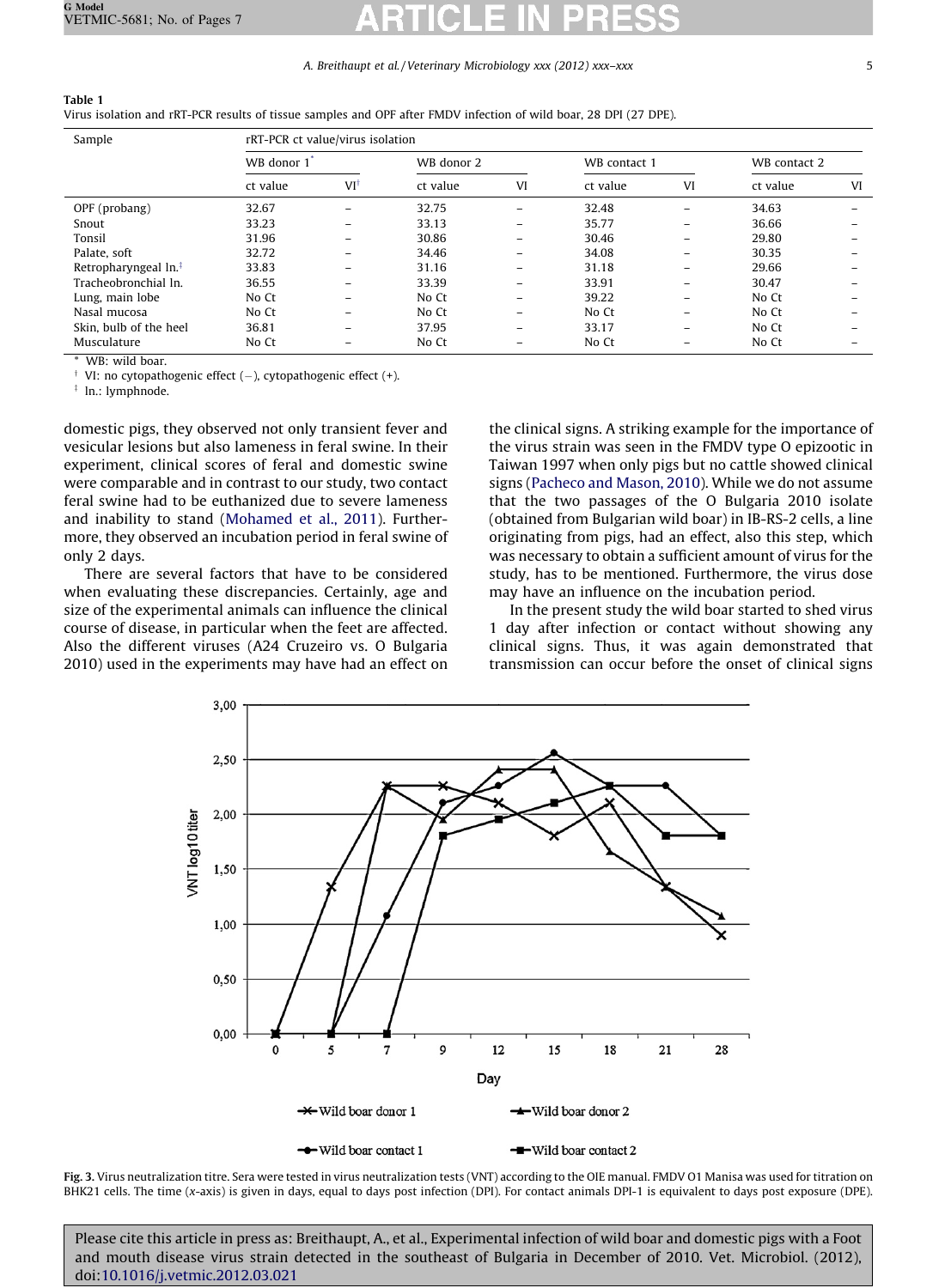### <span id="page-5-0"></span>6 A. Breithaupt et al. / Veterinary Microbiology xxx (2012) xxx–xxx

which was discussed recently by Orsel et al. (2009) who pointed out that after clinical recognition of FMD, priority should be given to trace back contacts with swine and dairy farms, as they may already have been infectious in the incubation period (Orsel et al., 2009). In contrast, Charleston et al. (2011) observed transmission in cattle only after the onset of clinical signs, but this may have been due to the experimental setup and the species used (Charleston et al., 2011). With regard to wild boar being affected, retrospective analysis of potential contact animals is impossible. Taking into account that the mobility of the animals may not be significantly impaired by the disease, we consider the early onset of viral excretion as further evidence for the potential role of wild boar for the spread of FMD, in particular in areas with a high wild boar population density.

Also in respect to the detection of virus specific RNA, there are differences between our study with O Bulgaria 2010 and the study done with A24 Cruzeiro. Whereas in the A24 Cruzeiro experiments, FMDV specific RNA was detectable only intermittently in the oral swabs of feral swine between 1 and 8 DPI/DPE and not beyond 14 DPI/12 DPE (Mohamed et al., 2011), in our study FMDV specific RNA was found constantly until 13 DPI/DPE and intermittently until 23 DPE and 24 DPI. Again, the age of the animals as well as the viral strain and dose may have played role, but also the sensitivity of the assays and RNA isolation protocols may have been different.

Although it is generally assumed that pigs do not become virus carriers (FMDV carriers are defined as animals being virus positive for at least 28 DPI), some reports have pointed out the presence of FMDV RNA in blood for a period of at least 28 DPI (Mezencio et al., 1999). In our study, viral RNA but no infectious virus was detected in tissue samples and OPF. Also in the A24 Cruzeiro experiment, FMDV specific RNA persisted in the tonsils up to 33–36 DPI/DPE, whereas virus isolation was negative (Mohamed et al., 2011). Based on these findings and the lack of evidence for a carrier state in domestic pigs, we assume that wild boar do probably not play a crucial role as virus carriers. However, at this time point, a conclusively analysis of the carrier status should not be made, as it is important to note that the lacking detection of infectious virus in tissues and OPF might be due to the presence of neutralizing antibodies or an insufficient sensitivity of the fetal goat tongue cell line. Based on our data we cannot exclude that replication can occur later on.

In addition to ELISAs, virus neutralisation tests (VNT) were performed to evaluate the kinetics of neutralizing antibodies. Remarkably, the titre of neutralizing antibody peaked between days 9 and 18 and declined until 28 DPI (27 DPE). The switch from IgM to IgG antibody may explain this observation of some extent. After needle and contact infection of domestic pigs with FMDV O1 Manisa, IgM antibodies were secreted after 7 DPI (peak, 7 DPI) and declined until 28 DPI, whereas IgG antibodies were detectable 14 DPI and peaked on 28 DPI (Pacheco et al., 2010). We assume the antibody peak observed in our study by VNT is due to IgM secretion. Whether neutralizing antibodies in wild boar generally decline as quickly as

observed here, reaching levels around the threshold of detection already at 28 DPI remains unclear.

The present data indicate that wild boar do not play an important role as virus carriers. The clinical, virological and serological data generated in our FMD experiment will be helpful for future models to further evaluate the potential role of wild boar in FMD epidemiology.

### Conflict of interest

The authors affirm that no financial or personal relationships existed that could have inappropriately influenced the content of this manuscript or the opinions expressed.

### Acknowledgments

The authors would like to thank Anja Landmesser and Anja Schulz for excellent technical assistance, Frank Klipp and Doreen Fiedler for very skilful animal husbandry, and Sandra Blome and Claudia Gabriel for training in wild boar handling.

### References

- Apollonio, M., Andersen, R., Putman, R., 2010. European Ungulates and Their Management in the 21st Century. Cambridge University Press.
- Brehm, K.E., Ferris, N.P., Lenk, M., Riebe, R., Haas, B., 2009. Highly sensitive fetal goat tongue cell line for detection and isolation of foot-andmouth disease virus. J. Clin. Microbiol. 47, 3156–3160.
- Charleston, B., Bankowski, B.M., Gubbins, S., Chase-Topping, M.E., Schley, D., Howey, R., Barnett, P.V., Gibson, D., Juleff, N.D., Woolhouse, M.E., 2011. Relationship between clinical signs and transmission of an infectious disease and the implications for control. Science 332, 726–729.
- Ercegovac, D., Golosin, R., Panjevic, D., Borojevic, M., Calic, M., 1968. Potetnial part of some game in the epizootology of foot-and-mouth disease. Acta Vet. Beograd. 119–126.
- Kaerber, G., 1931. Beitrag zur kollektiven Behandlung pharmakologischer Reihenversuche. Naunyn Schmiedebergs Arch. Pharmakol. Exp. Pathol. 162, 480–483.
- Mezencio, J.M., Babcock, G.D., Kramer, E., Brown, F., 1999. Evidence for the persistence of foot-and-mouth disease virus in pigs. Vet. J. 157, 213–217.
- Mohamed, F., Swafford, S., Petrowski, H., Bracht, A., Schmit, B., Fabian, A., Pacheco, J.M., Hartwig, E., Berninger, M., Carrillo, C., Mayr, G., Moran, K., Kavanaugh, D., Leibrecht, H., White, W., Metwally, S., 2011. Footand-mouth disease in feral swine: susceptibility and transmission. Transboundary Emerg. Dis. 58, 358–371.
- Moniwa, M., Clavijo, A., Li, M., Collignon, B., Kitching, P.R., 2007. Performance of a foot-and-mouth disease virus reverse transcription-polymerase chain reaction with amplification controls between three real-time instruments. J. Vet. Diagn. Investig.: official publication of the American Association of Veterinary Laboratory Diagnosticians, Inc. 19, 9–20.
- Müller, T., Hahn, E.C., Tottewitz, F., Kramer, M., Klupp, B.G., Mettenleiter, T.C., Freuling, C., 2011. Pseudorabies virus in wild swine: a global perspective. Arch. Virol. 156, 1691–1705.
- OIE, 2004. Foot and Mouth Disease, 5th ed., Manual of Standards for Diagnostic Tests and Vaccines. OIE (Office International des Epizooties/World Organisation for Animal Health) Standards Commission. Office International des Epizooties, Paris, France (Chapter 2.1.1).
- Orsel, K., Bouma, A., Dekker, A., Stegeman, J.A., de Jong, M.C., 2009. Foot and mouth disease virus transmission during the incubation period of the disease in piglets, lambs, calves, and dairy cows. Prevent. Vet. Med. 88, 158–163.
- Pacheco, J.M., Butler, J.E., Jew, J., Ferman, G.S., Zhu, J., Golde, W.T., 2010. IgA antibody response of swine to foot-and-mouth disease virus infection and vaccination. Clin. Vac. Immunol. 17, 550–558.
- Pacheco, J.M., Mason, P.W., 2010. Evaluation of infectivity and transmission of different Asian foot-and-mouth disease viruses in swine. J. Vet. Sci. 11, 133–142.